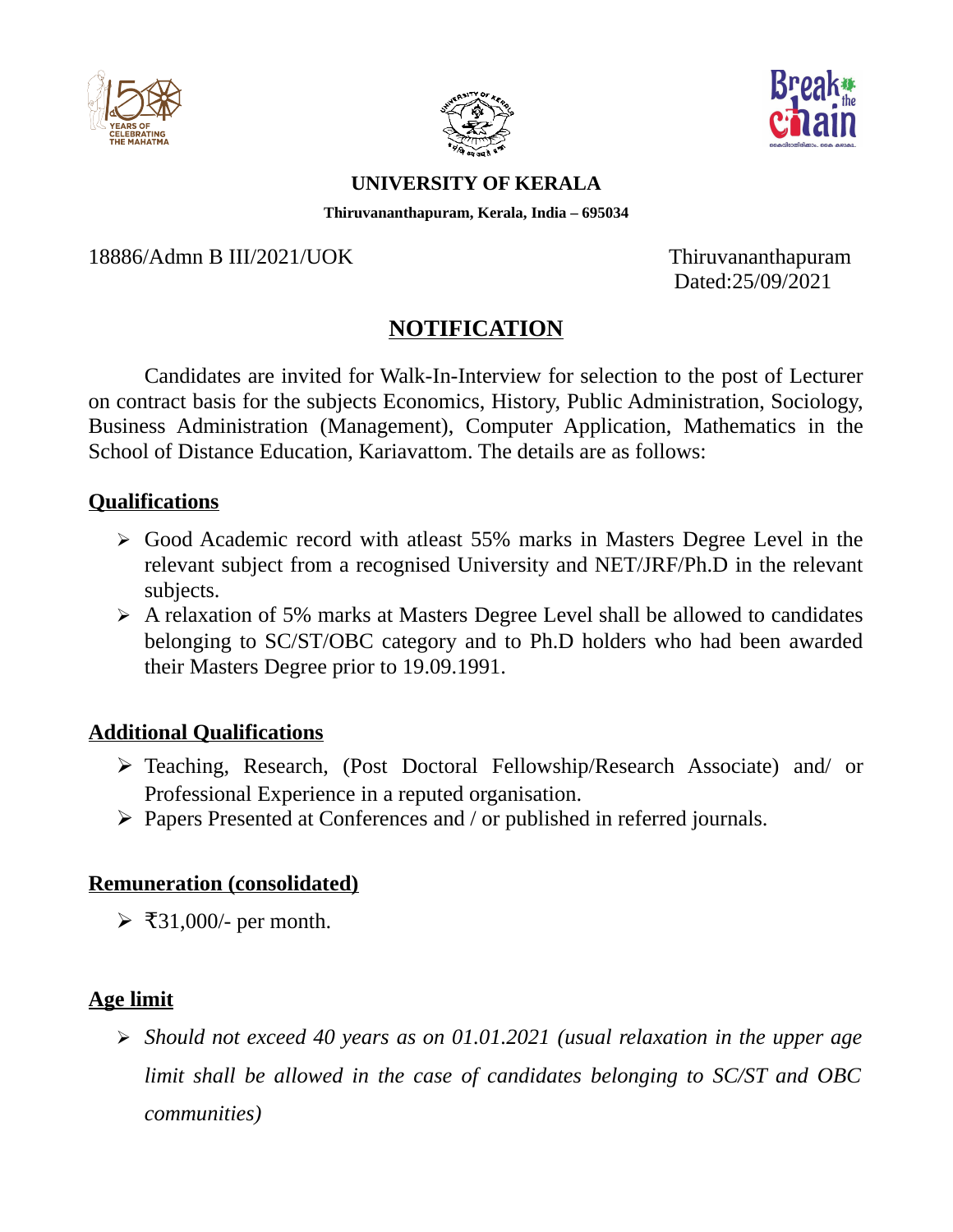| <b>Subject</b>                              | Vacancy        | <b>Date</b> | <b>Time</b> |
|---------------------------------------------|----------------|-------------|-------------|
| <b>Economics</b>                            | $\overline{2}$ | 30/09/2021  | 09.00am     |
| History                                     |                | 30.09.2021  | 01.00pm     |
| <b>Public Administration</b>                | 1              | 01.10.2021  | 09.00 am    |
| Sociology                                   |                | 01.10.2021  | 01.00pm     |
| <b>Business Administration (Management)</b> |                | 04/10/2021  | 09.00am     |
| <b>Computer Application</b>                 |                | 04/10/2021  | 10.00am     |
| <b>Mathematics</b>                          |                | 04/10/2021  | 01.30pm     |

#### **Vacancy & Schedule of the Walk-In-Interview**

## **NOTE**

- 1. All the candidates should have a valid e–mail ID. All the future communications will be sent through e–mail only.
- 2. The Candidates shall report for interview at Ad BIII Section, Senate House Campus,University of Kerala, Palayam, Thiruvananthapuram at the stipulated time with duly filled Data Sheet in the prescribed format (appended here with). Candidates fails to report within the stipulated time will not be allowed to attend the interview.
- 3. Candidates should produce all the original documents to prove identity, age, experience etc. Also,all the certificates/ Marklists in original along with one self attested copy of the same shall be produced at the time of interview, failing which the candidate will not be permitted to attend the interview.
- 4. The Percentage Certificate/Grade Conversion formula to be produced, if necessary.
- 5. Those who possess Degree from the Universities other than the University of Kerala should produce the eligibility certificate obtained from the University of Kerala, at the time of Interview.
- 6. Those who comes under reservation category should produce Non-Creamy Layer Certificate obtained within last one year.
- 7. For any assistance or queries, please mail us: *adb3@keralauniversity.ac.in*